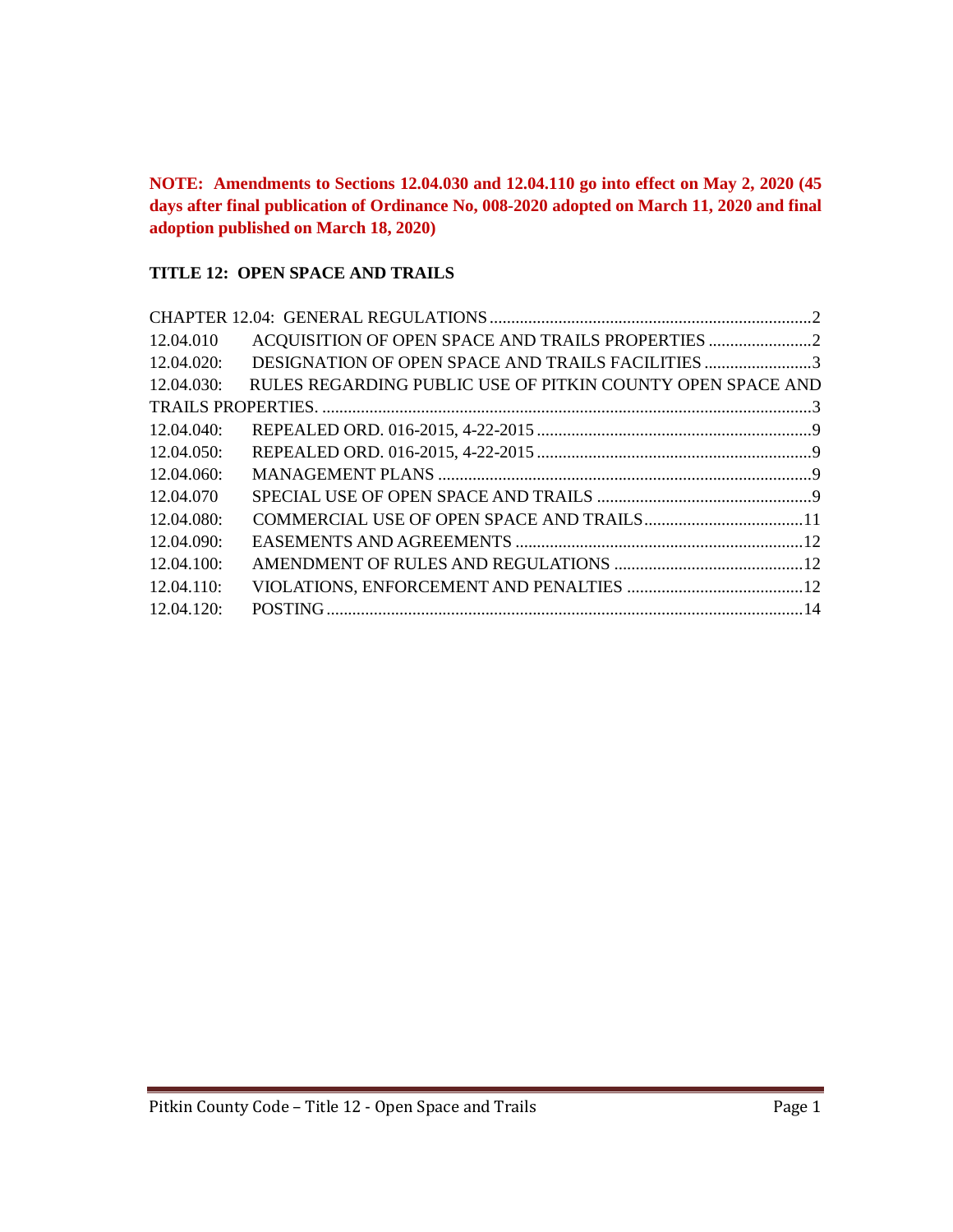## **TITLE 12: OPEN SPACE AND TRAILS**

## <span id="page-1-0"></span>CHAPTER 12.04: GENERAL REGULATIONS

#### SECTIONS:

12.04.010 ACQUISITION OF OPEN SPACE AND TRAILS PROPERTIES

12.04.020 DESIGNATION OF OPEN SPACE AND TRAILS FACILITIES

12.04.030 RULES REGARDING PUBLIC USE OF PITKIN COUNTY OPEN SPACE AND TRAILS PROPERTIES

- 12.04.040 REPEALED
- 12.04.050 REPEALED
- 12.04.060 MANAGEMENT PLANS
- 12.04.070 PECIAL REVIEW USE OF OPEN SPACE AND TRAILS
- 12.04.080 COMMERCIAL USE OF OPEN SPACE AND TRAILS
- 12.04.090 EASEMENTS AND EASEMENT AGREEMENTS
- 12.04.100 AMENDMENT OF REULES AND REGULATIONS
- 12.04.110 VIOLATIONS, ENFORCEMENT AND PENALTIES
- 12.04.120 POSTING

## <span id="page-1-1"></span>**12.04.010 ACQUISITION OF OPEN SPACE AND TRAILS PROPERTIES**

The trails, trailhead parking lots, open spaces and attendant facilities and structures that are named as Open Space or Trails through Resolution or Ordinance of the Pitkin County Board of Commissioners are declared to be Pitkin County Trails and Open Space Properties; and further, that properties acquired by funds designated for the Open Space and Trails Program are declared to be Pitkin County Open Space and Trails Properties, and further, that properties may be added to or deleted from the inventory of Pitkin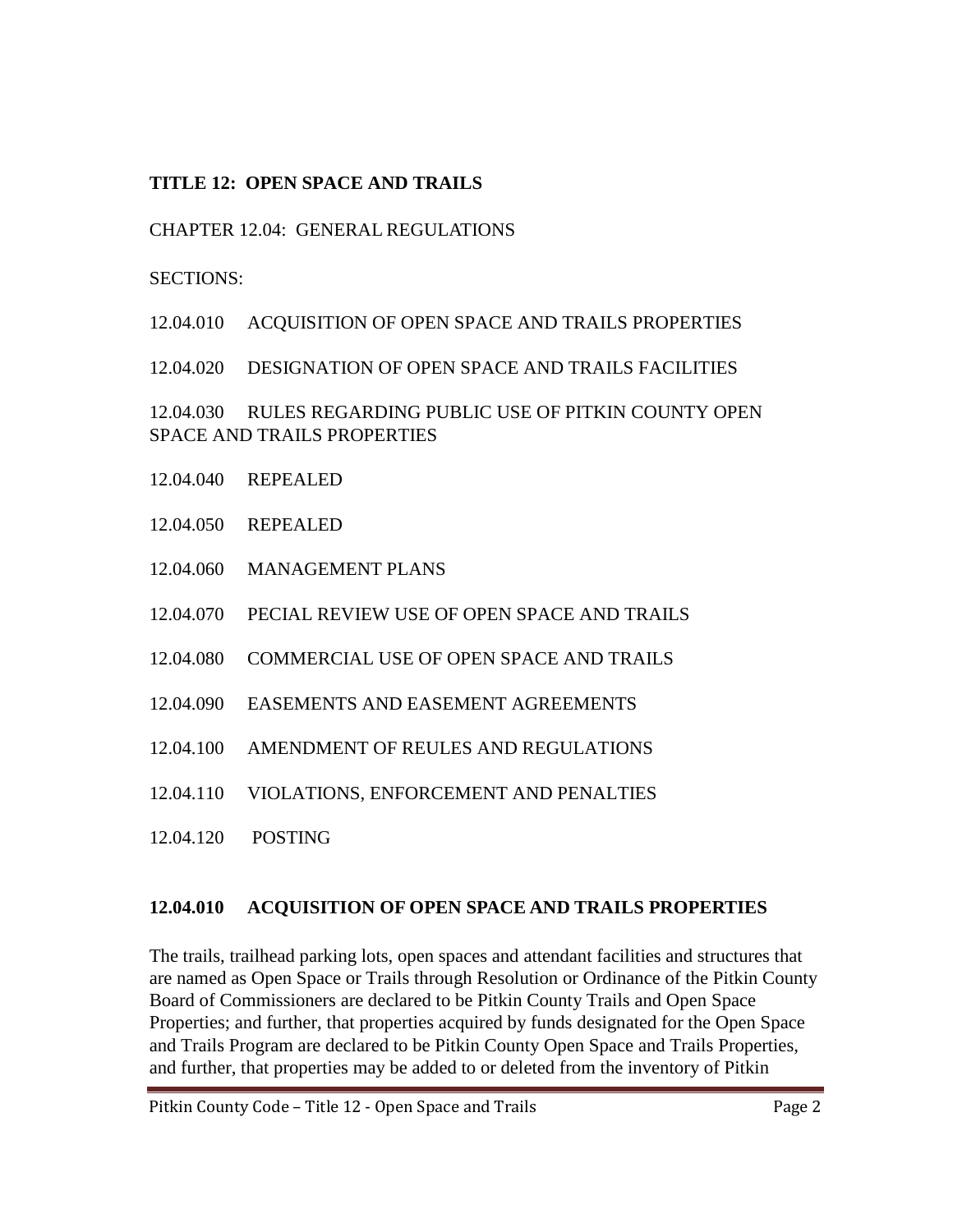County Trails and Open Space Properties according to applicable statutes, including, but not limited to, Article 13, section 5.3 of the Pitkin County Home Rule Charter and by Ordinance or Resolution of the Board of County Commissioners. *(Ord. 01-04 (part): Ord. 93- 25 (part): Ord: 30-05 (repealed and re-enacted) prior code Title IX § 1-1)*

## <span id="page-2-0"></span>**12.04.020: DESIGNATION OF OPEN SPACE AND TRAILS FACILITIES**

Open Space and Trails properties and facilities will be identified by specific action of the Board of County Commissioners, through Ordinance or Resolution, identifying open space and trails facilities as such. Such facilities will include, but not be limited to, County owned and maintained trails, trailheads, parking areas, signs, mining claims, open spaces, parks, river access points for boating or fishing purposes, fishing easements, bridges, wildlife areas, and easements obtained for the purposes of wildlife habitat preservation, scenic preservation, agriculture, access to public lands or for other purposes identified by the County. As otherwise set forth in Article 13 of the Pitkin County Home Rule Charter, Section 1.3, Open Space and Trails funds are not available for maintenance or management purposes for those County properties not either purchased with Open Space Funds or designated to the Open Space and Trails program pursuant to this Article. Non-designated properties otherwise owned by Pitkin County shall be managed by the General Fund through the Asset Management Division. *(Ord. 01-04 (part): Ord. 93-25 (part): Ord: 30-05 (repealed and re-enacted) prior code Title IX § 1-2)*

# <span id="page-2-1"></span>**12.04.030: RULES REGARDING PUBLIC USE OF PITKIN COUNTY OPEN SPACE AND TRAILS PROPERTIES.**

The following restrictions apply to all open space and trails properties owned in fee simple by Pitkin County. These restrictions also apply where public access is provided in trail and conservation easements, licenses, leases, and any other property interest held by Pitkin County as provided or superseded by the specific terms of the property interest agreement in question. Nothing contained herein limits or otherwise modifies rights reserved to the owner of fee simple property subject to a conservation or trail easement held by Pitkin County.

#### **A.Motorized vehicles**.

1. Motorized Vehicles Restricted. Motorized vehicles are restricted to parking areas, driveways and other areas specifically posted for motor vehicle occupancy. No motorized vehicles whatsoever, including automobiles, trucks, farm or agricultural vehicles, motorcycles, motorbikes, motor scooters, go-carts, snowmobiles, mopeds, Class 2 and 3 electric bicycles, other electrically-driven devices or all terrain vehicles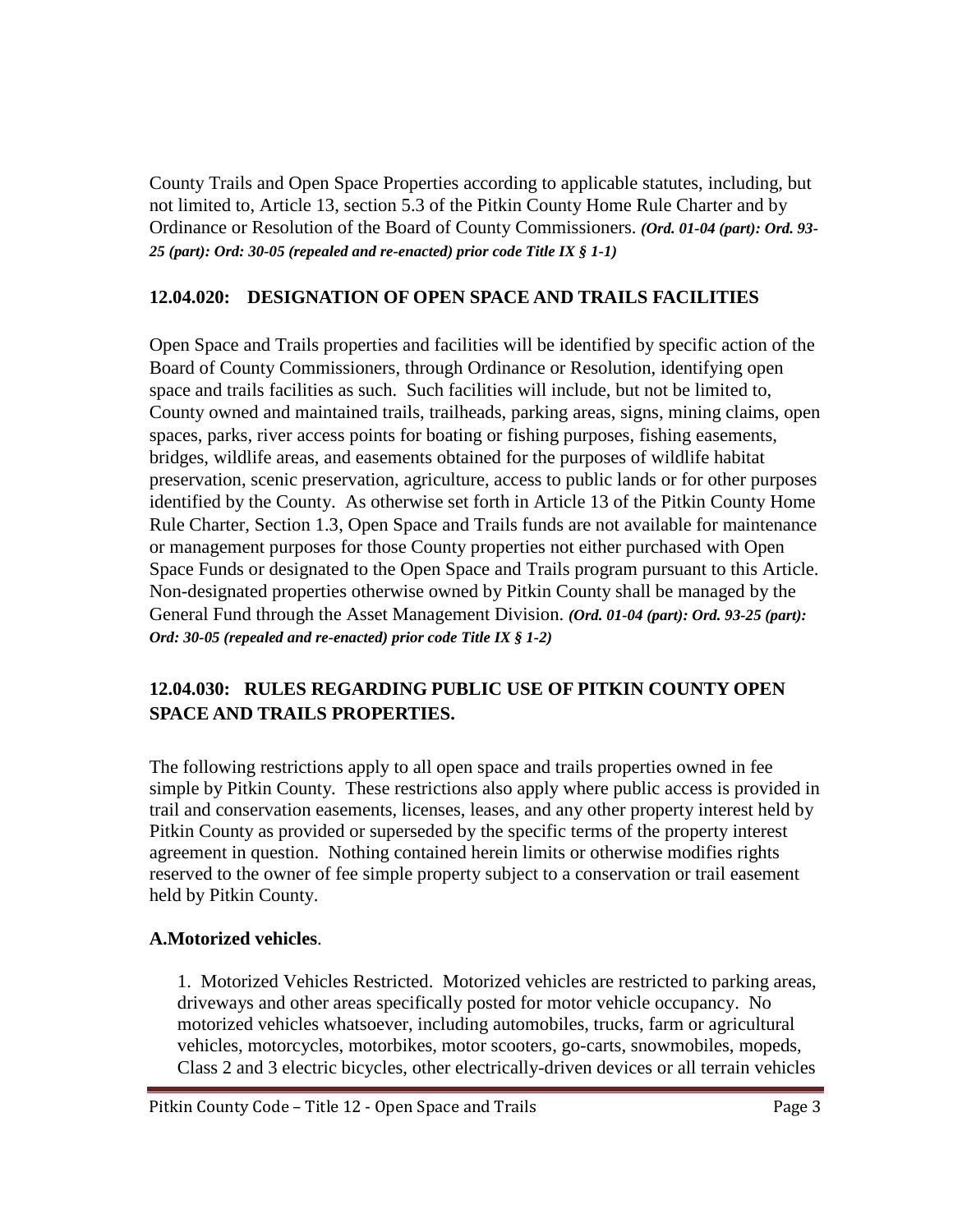will be allowed on any county trail at any time. The penalties for violation of 12.04.030 (A) are provided in 12.04.110. The following vehicles and uses are exempted from this prohibition:

- a. County maintenance vehicles, ambulance, law enforcement, fire or other emergency vehicles will be allowed to enter onto county open space and trails in the course of carrying out their normal duties.
- b. Snowmobiles or snow cats may be allowed onto county trails to set cross-country ski tracks or to otherwise install or maintain Nordic trails with approval of the Open Space and Trails department.
- c. Construction or maintenance vehicles owned and operated by private contractors may enter onto county trails, subject to specific permission as set forth in the Asset Management Plan Section 6.02, as may be amended from time to time.
- d. Agricultural, ranch or personal vehicles belonging to specific owners, their employees or assigns, may enter onto county trails subject to the terms of easements or agreements between the county and individual landowners.
- e. Class 1 electric bicycles, also known as ebikes, are allowed on hard surface and crusher fine surface trails. Hard surface is defined as asphalt and/or concrete trails. Crusher fine surface is defined as crushed gravel and/or rocks.
- f. Use of mobility devices by persons with mobility impairments as provided in the Other Power Driven Mobility Device Management Plan adopted August 23, 2011, as may be amended from time to time.

2. Vehicles must be parked only in designated areas, and/or in compliance with all posted parking signs.

3. Only persons with a disability may park in spaces designated for persons with disabilities. A license plate or placard obtained pursuant to 42-3-1208 (4), C.R.S., as amended, shall be displayed at all times while vehicle is parked is such a space.

4. It shall be unlawful to park in a manner that impedes access or use of any OST asset or the safe flow of traffic.

5. Any vehicle found in violation of 12.04.030 (A) may be subject to towing or impoundment at the expense of the owner.

**B. Allowed Uses**. Bicycles, pedestrians, horses, skates, skateboards, skis, snowshoes, non-motorized scooters, wheelchairs, and baby strollers are allowed on designated trails and routes at all times unless specifically prohibited and posted otherwise. All trail users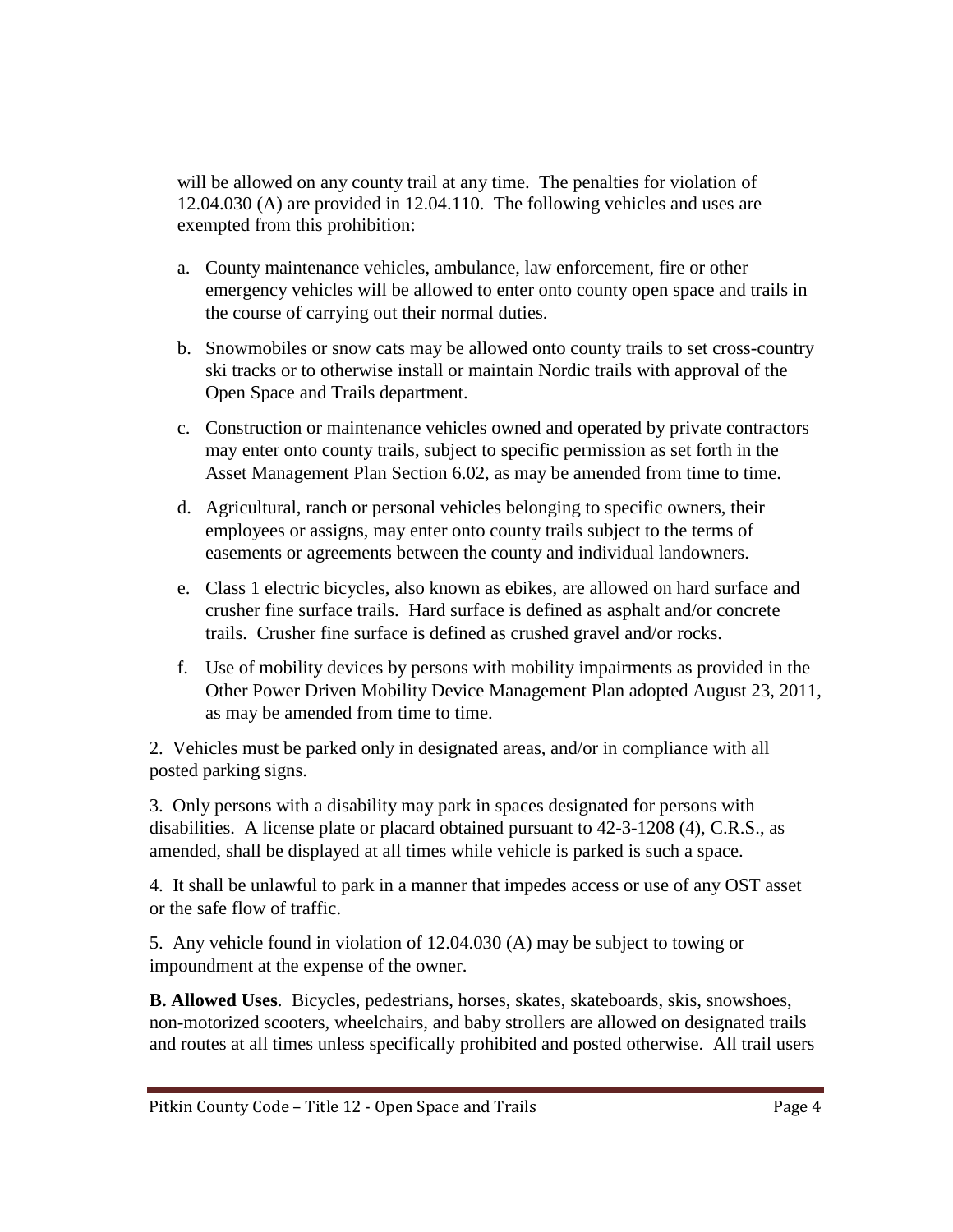will travel at safe speeds at all times with a maximum speed limit of 20 miles per hour unless otherwise posted.

**C. Equestrian Use**. Horse traffic is restricted to walk or trot speeds. Horses must be under control at all times. Buggies, carts, or other horse-drawn vehicles are prohibited from all trails.

**D. Right of Way**. In areas of mixed use, i.e. horses, bicycles and pedestrians, equestrians have the right of way in all circumstances. All traffic is to yield to equestrians. Bicycle or other wheeled traffic is to yield to pedestrians. Hikers/bikers moving downhill must yield to hikers/bikers moving uphill.

- 1. Passing on Natural Surface Trails: At no less than fifteen (15) feet of approaching other trail users from any direction, slow to a speed comparable to the trail user being passed, communicate and gain their attention. Pass safely, single file and when oncoming traffic is clear. Stop when necessary to allow safe passage.
- 2. Passing on Paved Trails: When passing other trail users from behind, slow to a safe speed, communicate and gain the attention of the user being passed. Pass safely, single file, at a safe distance (no less than 2 feet) and on the left when oncoming traffic is clear. Stop when necessary to allow safe passage.
- 3. Attentiveness on Trails. Trail users must listen for and be aware of other trail users and yield appropriately. Earphones, ear buds or any personal audio device must be kept at an appropriate level to hear approaching trail users.
- 4. Stop Required. Trail users shall stop at all road and driveway crossings and yield to any motorized traffic, except where the trail right of way takes precedence over a driveway crossing, in which case driveway users shall yield to trail users. Trails and roads will be posted with informational signs designating intersections.

**E. Trespass Prohibited**. It is prohibited to trespass from trails onto adjacent private lands.

**F. Closed Areas**. Entry onto or use of Open Space lands posted as closed is prohibited. Trails and lands may be subject to seasonal, temporary or emergency closures and the use of such when so posted shall constitute a trespass.

**G. Camping Prohibited**. Overnight camping is prohibited on Open Space and Trails properties.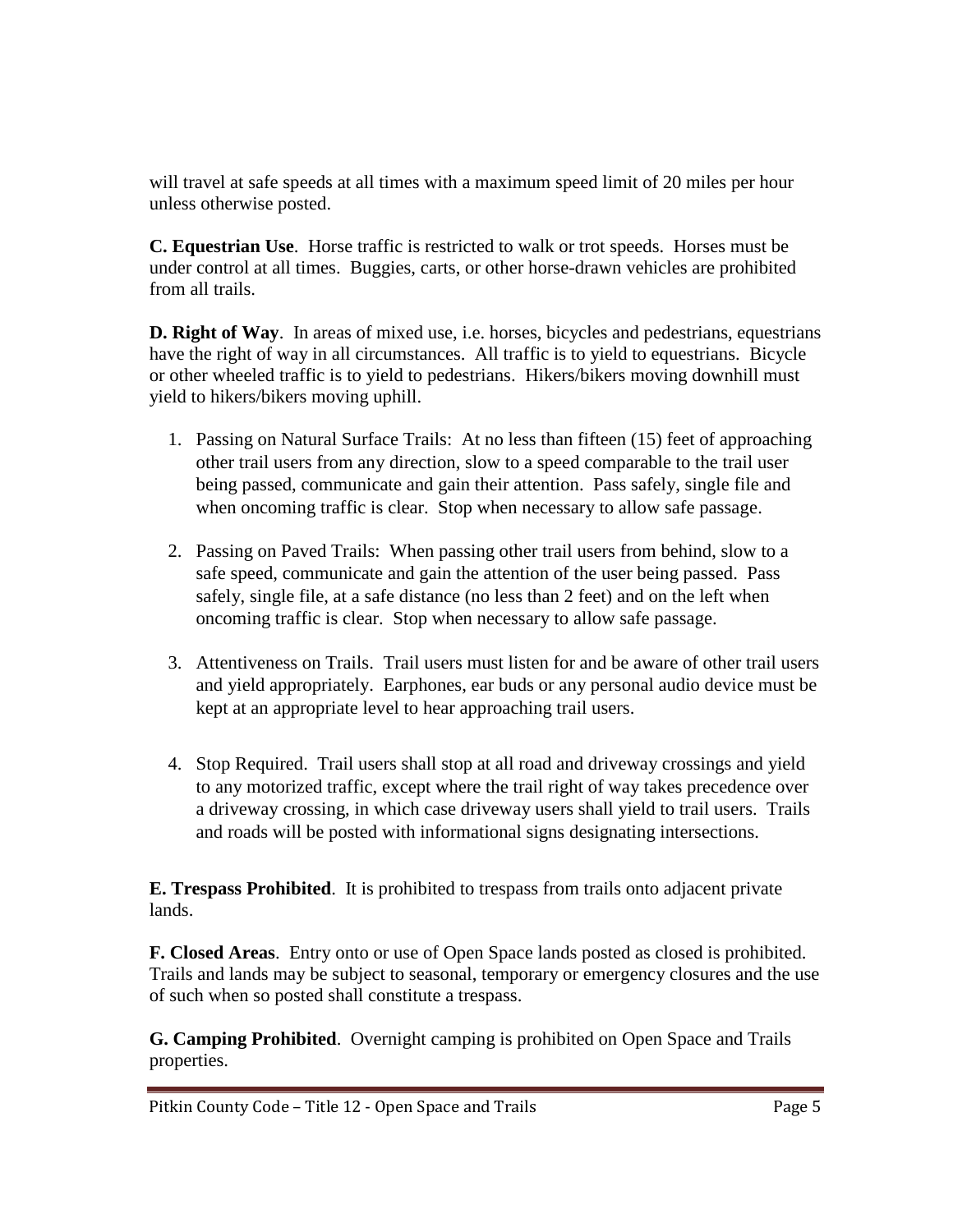**H. Dogs**. Dogs must be leashed at all times, with a leash extended no greater than 6 feet in length. A single person may walk no more than three dogs. Those persons attending dogs on trails must always carry a receptacle, such as a plastic bag, for removal of excrement. Dog waste must be immediately picked up and either carried until off the Open Space property or disposed of in a trash receptacle by owners or guardians. Leaving the scene of the waste is considered a failure to remove the waste. A pet owner's or guardian's lack of knowledge of the location of the pet's excrement is also considered a failure to remove the waste. Trails will be posted if dogs are prohibited. Trails may be closed to dogs pursuant to a management plan adopted pursuant to Section 12.04.060 or by action of the Open Space and Trails Board*.*

**I. Domestic Animals Other Than Dogs**. Domestic animals are prohibited on Open Space properties except Horses and pack animals such as Llamas, Burros and the like, or where specifically permitted pursuant to an agricultural lease, or for land management purposes authorized by the county. Such animals must be under control at all times. It is unlawful to chase or molest any livestock on Open Space properties. All gates, fences and other entry points must be closed in areas where livestock is permitted.

**J. Commercial Activities and Special Events Limited.** Commercial activities and Special Events are those for which a fee is charged for any person to undertake an activity, including but not limited to guiding, training, instructing, or outfitting, where the entity charging the fee also provides personnel during the activity itself. Commercial activities and Special Events are prohibited on any Open Space land except when specifically authorized pursuant to applicable laws, as noted herein; commercial activities and Special Events that occur entirely within an Open Space property may be approved by the Open Space director or his/her designee pursuant to Section 12.04.080. Commercial activities and Special Events that occur on both Open Space properties and other county-owned property or roads require a special review use approval from the county, subject to Pitkin County Land Use Code section 4-30-40(q). Special Events or Special Event shall have the same meaning as provided in Pitkin Count Code, Title 8, Chapter 11.

**K. Hunting.** All Open Space and Trails properties are closed to hunting unless authorized pursuant to a management plan adopted pursuant to Section 12.04.060 in accordance with other applicable laws.

**L. Fishing Restricted**. Fishing is permitted according to the regulations of Colorado Parks and Wildlife, except where otherwise posted and prohibited in a management plan enacted pursuant to Section 12.04.060. A valid fishing license is required.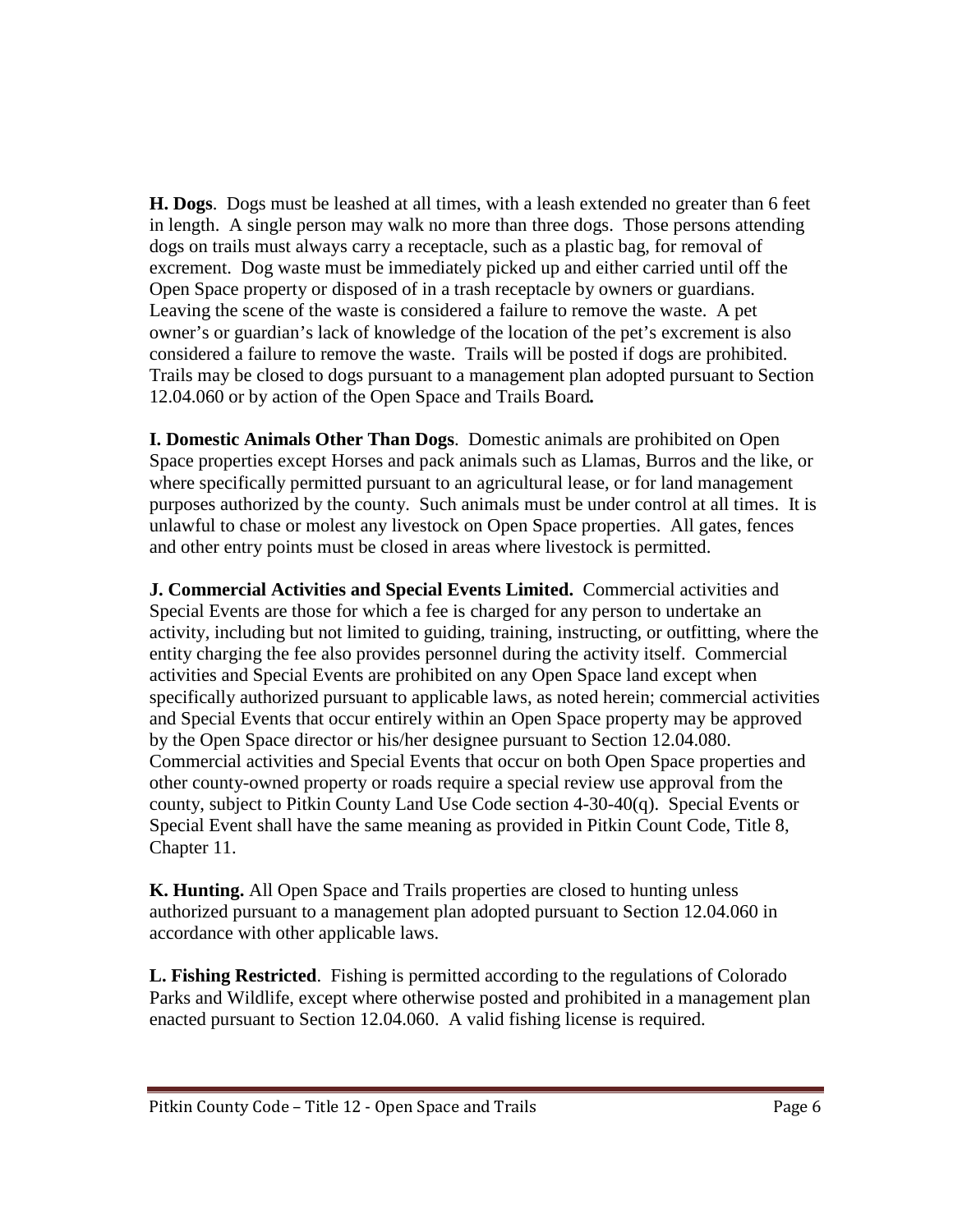**M. Firearms**. It is forbidden to discharge firearms or projectile weapons on any Open Space or Trails property unless hunting is specifically authorized by the Open Space and Trails Board in a management plan and in accordance with other applicable laws. The intent is not to supersede Colorado Revised Statues Article 12 of Title 18.

**N. Disorderly Conduct Prohibited**. Disorderly conduct of any kind is prohibited on Open Space and Trails properties. Disorderly conduct includes, but is not limited to, making any coarse, annoying, derisive or obviously offensive utterance, gesture or display which tends to incite an immediate breach of the peace. Also fighting, littering or abandonment of private property, making excessive or amplified noise that would tend to disturb the peace and quiet of adjacent residents or occupants, or any other activity that deliberately infringes on the ability of others to use or enjoy open space or trails facilities. No person shall remain in any pedestrian underpass, or at or within 200 feet of the entrance for a period longer than is reasonably necessary to move through the underpass.

**O. Fires Prohibited**. Fires are prohibited at any location and at all times, except where explicitly allowed in a Management Plan, or for management purposes as authorized by the director of Open Space and Trails, and/or for irrigation ditch maintenance, and in accordance with all other applicable laws. Gas grills may be permitted by special use permit only. Charcoal grills are prohibited due to the fire hazard and difficulty of disposal. It shall be unlawful to violate the conditions of any imposed fire restrictions or fire ban.

**P. Specified Hazardous Activities Prohibited**. Hazardous activities which might constitute or contribute to a hazard to the safety of any person are prohibited on Open Space and Trails properties except where allowed in a management plan. Prohibited activities include, but are not limited to, use of fireworks or other explosives, use of remote-controlled craft or drones, and launching of missiles. Exceptions or additions to these restrictions may be made in specific locations or circumstances pursuant to a management plan or special use review under Section 12.04.070 and posted accordingly.

**Q. Non-motorized Aircraft Restricted**. Hang-gliding or operation of any motorized or non-motorized aircraft, glider, parachute, paraglider or balloon for landing or take-off is prohibited except pursuant to an adopted management plan and/or valid special use permit pursuant applicable sections of the Pitkin County Code.

**R. Boating Restricted**. Boat launching is limited to sites designated for that purpose. Man-made structures for boating such as access ramps, docks, kayak courses or buoys are prohibited except in locations specifically authorized by a management plan enacted pursuant to Article 4.5, or pursuant to a special use review under Section 12.04.070.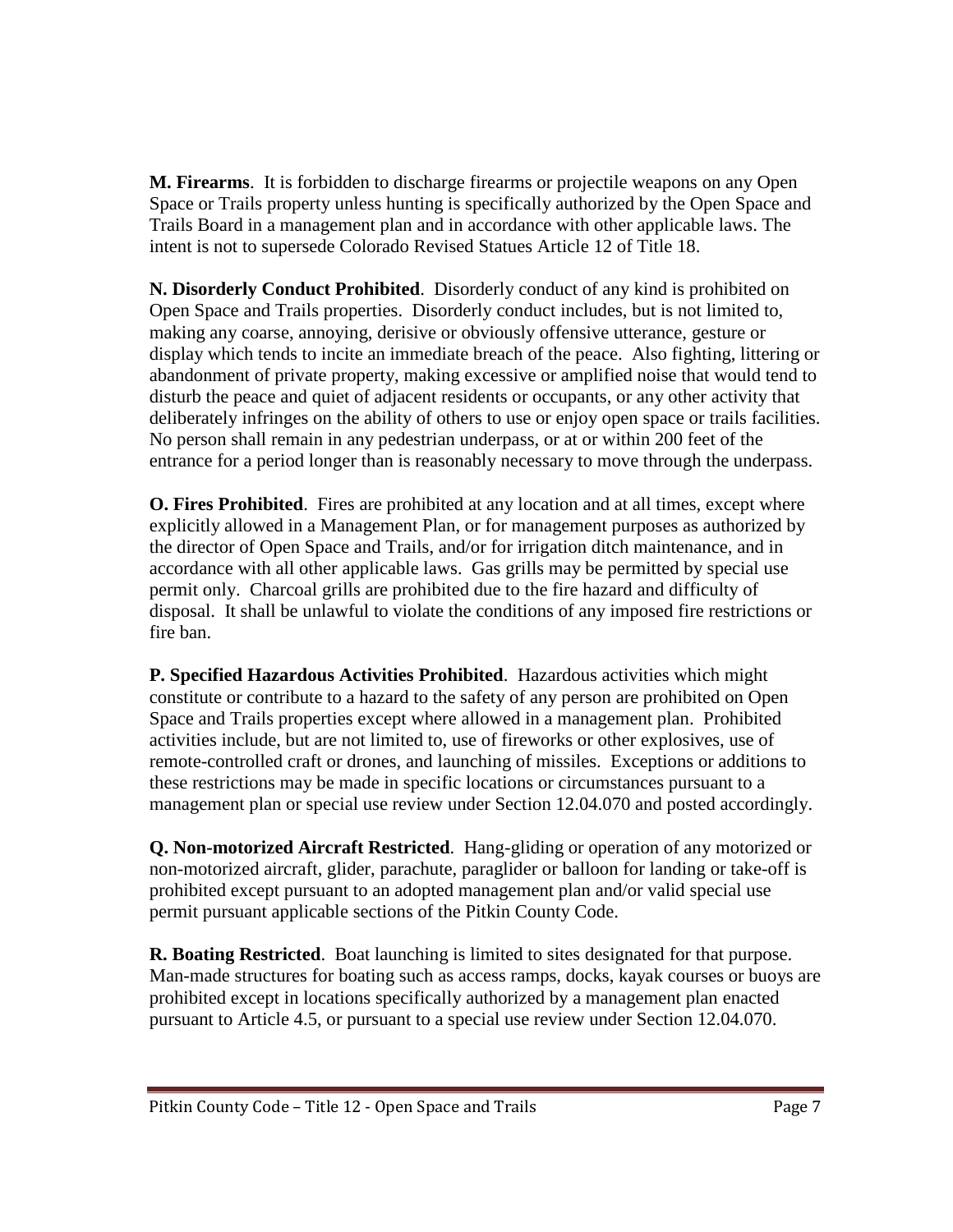**S. Resource Protection**. Vandalism, property damage or removal of resources or facilities is prohibited on any Open Space or Trails property. It is unlawful to alter, move, remove, damage, deface, mutilate or destroy any structure, poster, sign, marker, fence, gate, furniture, vegetation, rock, or any object of scientific or historic value or interest. It shall be unlawful to install or replace rock bolts or other fixtures, plant trees or any other type of landscape material, or alter nordic trails, or establish or construct trails or other facilities for public or private use without written approval from the Pitkin County Open Space and Trails Department. Geocaching shall be unlawful unless the person placing or searching the cache first registers the cache with the Open Space and Trails Department to ensure compliance with existing regulations, closures, and management plans. Travel off designated trails by bicycle or other mechanized means is prohibited at all times.

**T. Wildlife Protected**. Wildlife is protected on all Open Space and Trails properties. Hunting, trapping, chasing, molesting, harming, removing, killing or otherwise disturbing wildlife on Open Space and Trails properties is prohibited at all times and under all circumstances, with the exception of hunting authorized by the Open Space and Trails Board in a management plan and in accordance with other applicable laws, and fishing (See paragraphs K-L, above). Damaging or destroying the habitat of any species of wildlife is prohibited. Removing or destroying, native plants, bird or reptile eggs is prohibited. Nothing in this section shall prohibit trapping for research, management and monitoring purposes as authorized by the director of Open Space and Trails.

**U. Littering and Waste Disposal Prohibited.** Any disposal, depositing or abandonment of trash, garbage, litter, waste paper, waste food products, human or animal wastes, garden waste, landscape waste, toxic materials, oil and other mechanical waste products, animal parts, fire ash or other combustion byproducts, or other waste products on Open Space or Trails properties other than in designated containers and locations is prohibited.

**V. Structures, Storage of Materials, and Notices Prohibited**. Construction of any kind not specifically authorized by Pitkin County Open Space and Trails is prohibited. Activities prohibited include, but are not limited to, excavations, ground clearing or grading, erection of permanent or temporary structures, erection of signs, posting of bills, notices or posters, storage of items, fencing or clearing of vegetation.

**W. Interference Prohibited.** It shall be unlawful to interfere or attempt to interfere with any Pitkin County Ranger or other Open Space employee who is acting in the performance of his or her duties on Open Space or to give false or misleading information with the intent to mislead said person in the performance of his or her duties.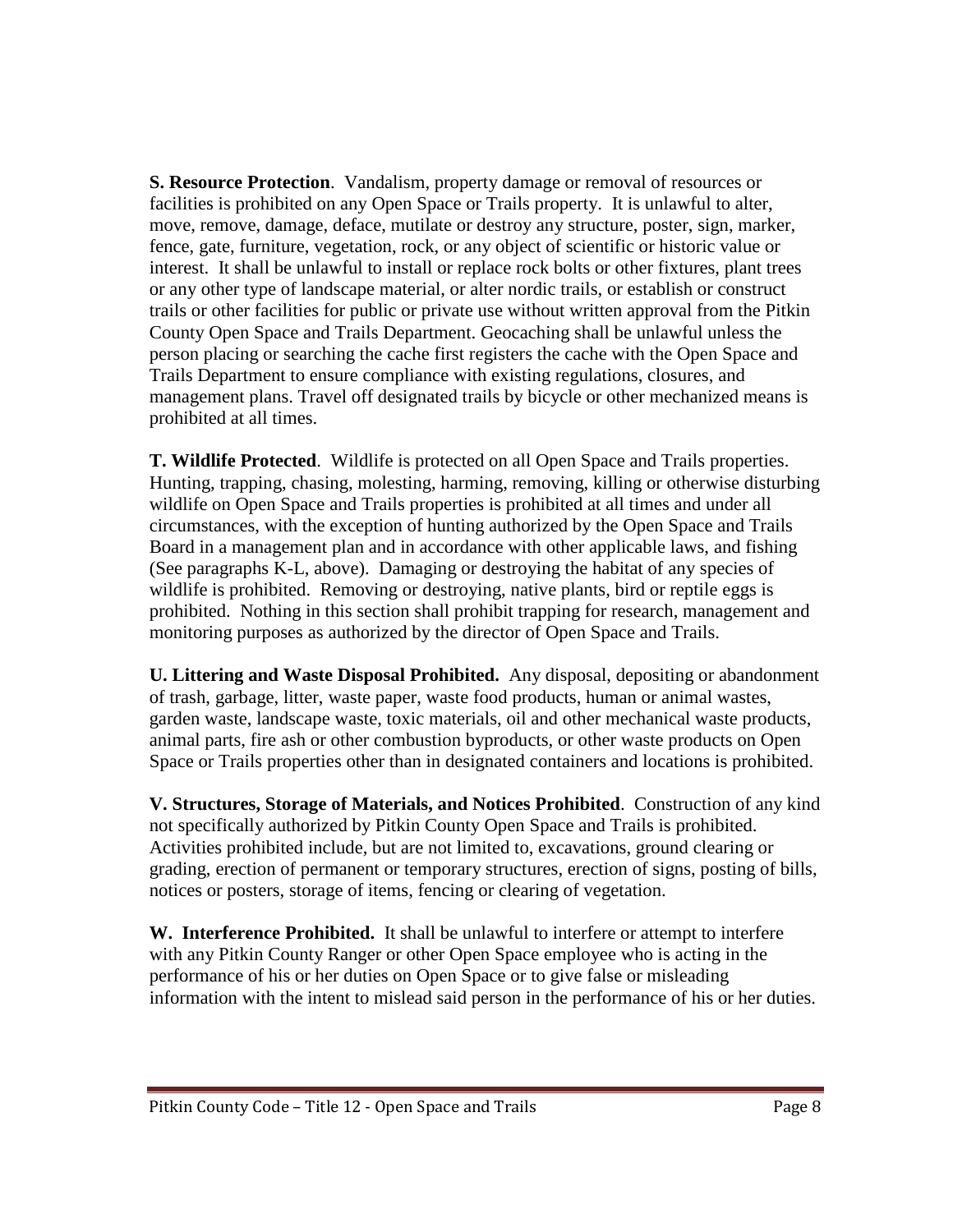**X. Glass Containers.** It shall be unlawful for any person to carry or possess, outside of an enclosed vehicle, any glass bottle or other glass container within any Pitkin County Open and Trails area, except as might be required for prescribed medical treatment. *(Ord. 01-04 (part): Ord. 93-25 (part): Ord: 30-05 (repealed and re-enacted) prior code Title IX § 2-1) Section 12.04.03[0 Repealed and Reenacted Ord. 016-2015, 4-22-15\)](http://records.pitkincounty.com/WebLink8/0/doc/211491/Page1.aspx) Amended (part) [Ord. 027-2018,](https://pitkincounty.com/DocumentCenter/View/16909/Ord-027-2018) 05- 23-18) Amended (part) [Ord. 008-2020](https://pitkincounty.com/DocumentCenter/View/25621/Ord008-2020)*

# <span id="page-8-0"></span>**12.04.040: Repealed Ord. 016-2015, 4-22-2015**

*[\(Ord. 004-2001](http://records.pitkincounty.com/WebLink8/0/doc/10439/Page1.aspx) (part): [Ord. 025-1993;](http://records.pitkincounty.com/WebLink8/0/doc/181129/Page1.aspx) [Ord: 030-2005](http://records.pitkincounty.com/WebLink8/0/doc/69335/Page1.aspx) . Ord. 007-2014 (part) (repealed and re-enacted) prior code Title IX § 2-3[; Repealed Ord. 016-2015, 04-22-2015\)](http://records.pitkincounty.com/WebLink8/0/doc/211491/Page1.aspx)*

# <span id="page-8-1"></span>**12.04.050: Repealed Ord. 016-2015, 4-22-2015**

*(Ord. [004-2001](http://records.pitkincounty.com/WebLink8/0/doc/10439/Page1.aspx) (part): [Ord. 025-1993;](http://records.pitkincounty.com/WebLink8/0/doc/181129/Page1.aspx) (part[\) Ord: 030-2005](http://records.pitkincounty.com/WebLink8/0/doc/69335/Page1.aspx) (repealed and re-enacted) prior code Title IX § 2-3[; Repealed Ord. 016-2015, 04-22-2015\)](http://records.pitkincounty.com/WebLink8/0/doc/211491/Page1.aspx)*

# <span id="page-8-2"></span>**12.04.060: MANAGEMENT PLANS**

The Board of Open Space Trustees may adopt individualized management plans for specific Open Space and Trails Properties, to set forth management policies and objectives. If a management plan imposes restrictions that are different from those set forth in this Title, and are to be enforced under Article 6 below, the management plan must be adopted by the Board of County Commissioners pursuant to an Ordinance. In that event, the Ordinance adopting a management plan shall include a provision that it is governed by Title 12 of the Pitkin County Code and that violation of its terms and conditions shall be enforced under the provisions of this regulation as if they were set forth herein*. [\(Ord. 004-2001](http://records.pitkincounty.com/WebLink8/0/doc/10439/Page1.aspx) (part): [Ord. 025-1993](http://records.pitkincounty.com/WebLink8/0/doc/181129/Page1.aspx) (part); [Ord: 030-2005](http://records.pitkincounty.com/WebLink8/0/doc/69335/Page1.aspx) (repealed and reenacted) prior code Title IX § 2-4)*

# <span id="page-8-3"></span>**12.04.070 SPECIAL USE OF OPEN SPACE AND TRAILS**

This Section establishes review standards for Uses of Open Space Properties allowed only by Special Use permits pursuant to Section 4-30-50(i) of the Pitkin County Land Use Code. The County may approve, approve with conditions, or deny applications for special uses of Open Space Properties pursuant to section 4-30-50(i) of the Pitkin County Land Use Code.

A. Prior to submitting an application for a Special Use pursuant to section 3-210 {Now recodified to 4-30-50(i)} of the Pitkin County Land Use Code, the applicant shall obtain a written certification from the Director of Open Space and Trails regarding the consistency of the proposed use with the following.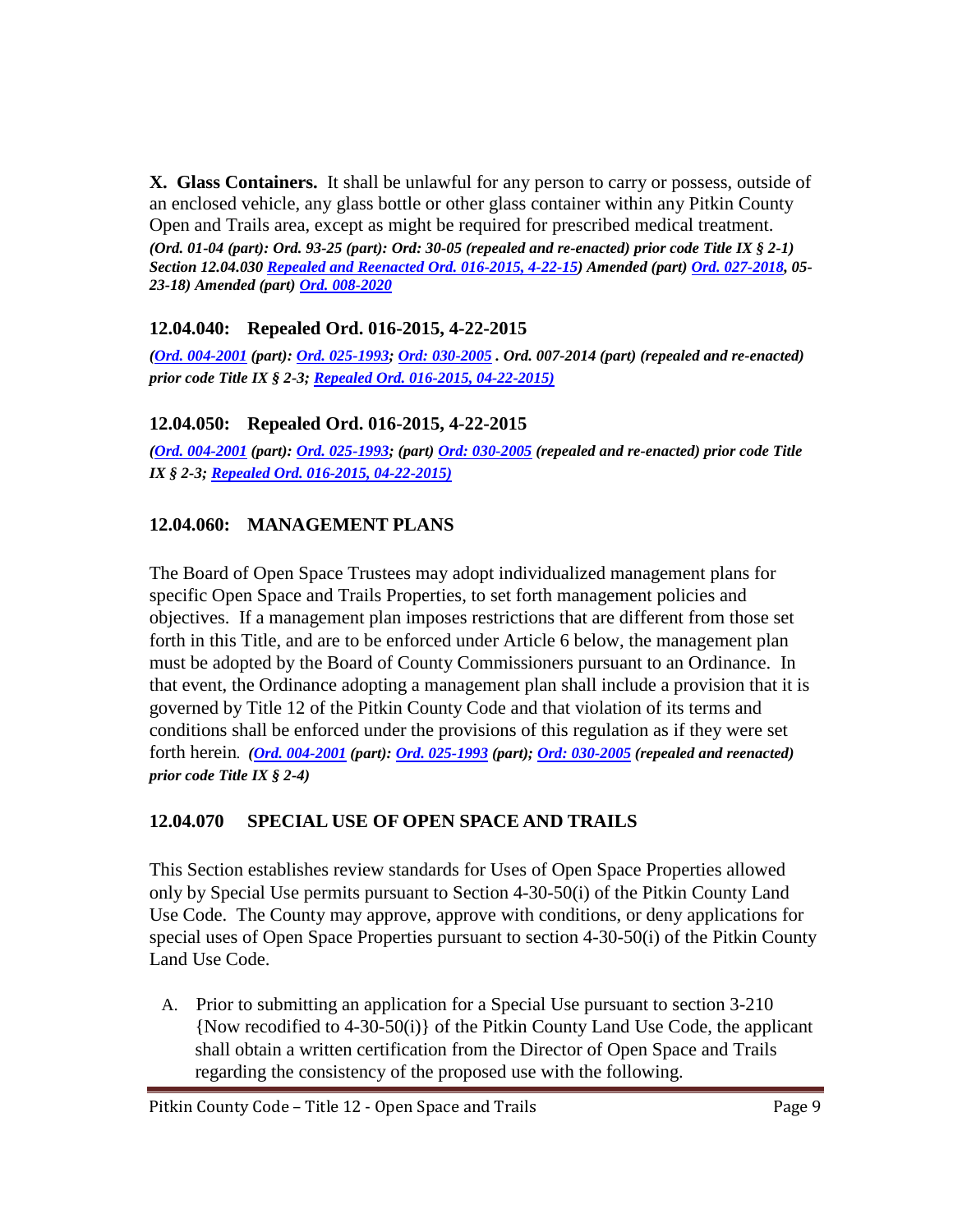- 1. The Management Plan for the open space property in question, if available.
- 2. The provisions of Title IX, Article 2, of the Pitkin County Land Use Code
- 3. The protection of the conservation values of the Open Space Property on which the use is proposed.
- B. In responding to requests pursuant to this Article, the Open Space Director shall consult with the County Wildlife Biologist and/or other persons with requisite expertise to evaluate the impact of the proposed use on the conservation values of the Open Space Property.
- C. The Open Space Director may condition a certification of consistency on the applicant agreeing to provide a surety bond in favor of the County in the event that a Special Use Permit is granted, in the amount of at least two thousand dollars (\$2000.00), or other amount to be determined by the Open Space Director, or his/her designee. All Financial Security will be held for the duration of any special use permit. The bond will be conditioned upon:
	- 1. Faithful compliance with the terms of a special use permit, regulations, and codes of Pitkin County.
	- 2. The restoration and cleanup of any site affected by the special use. Any revegetation needed to restore the site shall conform to the adopted Pitkin County Landscape Guidelines
- D. The Open Space Director may condition certification on the applicant's agreement to pay a use impact fee which is commensurate with the additional maintenance costs associated with the proposed use.
- E. The Open Space Director shall make a written response either certifying the consistency of the proposed special use with or without conditions, or determining the proposed special use is not consistent, within 45 days of receiving a written request for certification. An applicant may appeal the determination of the Open Space Director to the Board of County Commissioners within 15 days of receipt of the determination. The Board of County Commissioners must issue a final determination within 30 days of hearing an appeal pursuant to this section.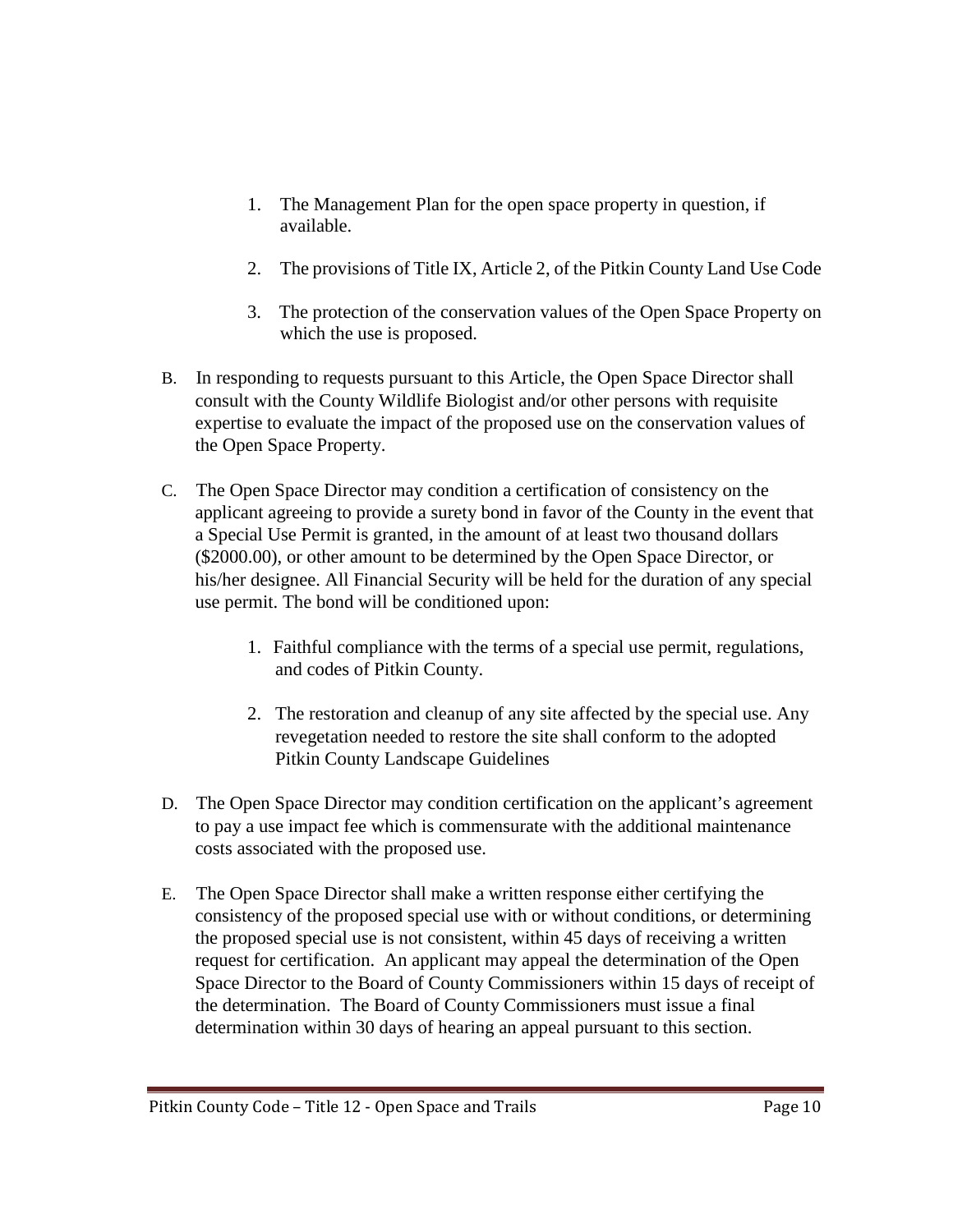F. Notwithstanding Section 3-1.1, non-commercial organized recreational users, as called out in the 2000 North Star Management Plan, and other management plans as may be adopted pursuant to section 2-4, may obtain a special use permit directly from the Open Space and Trails Department based on a finding of consistency made pursuant to this Article without applying under section 3-210. *(Ord. 01-04 (part): Ord. 93-25 (part): prior code Title IX § 3-1) (Ord. 007-2014 (part)*

#### <span id="page-10-0"></span>**12.04.080: COMMERCIAL USE OF OPEN SPACE AND TRAILS**

This section establishes review standards for Commercial uses of Open Space Properties. The Open Space Director or his/her designee may approve commercial uses on Open Space Properties based on the following standards:

- 1. The use is consistent with the Management Plan for the open space property in question, if available.
- 2. The use is consistent with the provisions of Title XII, Article 2, of the Pitkin County Land Use.
- 3. The activity will not materially harm the conservation values of the open space property on which the use is proposed.

The Open Space Director or his/her designee may place reasonable conditions on commercial use permits as deemed necessary to protect the conservation values of the Open Space Property on which the use is proposed, to recoup the Open Space Departments expenses associated with the use, and to protect the access of the general public to the subject property. Such conditions may include, but are not limited to:

- A. The applicant agreeing to provide a surety bond in favor of the County in the event that a Commercial Use Permit is granted, in the amount of at least two-thousand dollars (\$2,000), or other amount to be determined by the Open Space Director, or his/her designee,. All financial security will be held for the duration of any commercial use permit. The bond will be conditioned upon:
	- 1. Faithful compliance with the terms of a Commercial Use Permit, regulations, and codes of Pitkin County.
	- 2. The restorations and cleanup of any site affected by the commercial use. Any revegetation needed to restore the site shall conform to the adopted Pitkin County Landscape Guidelines.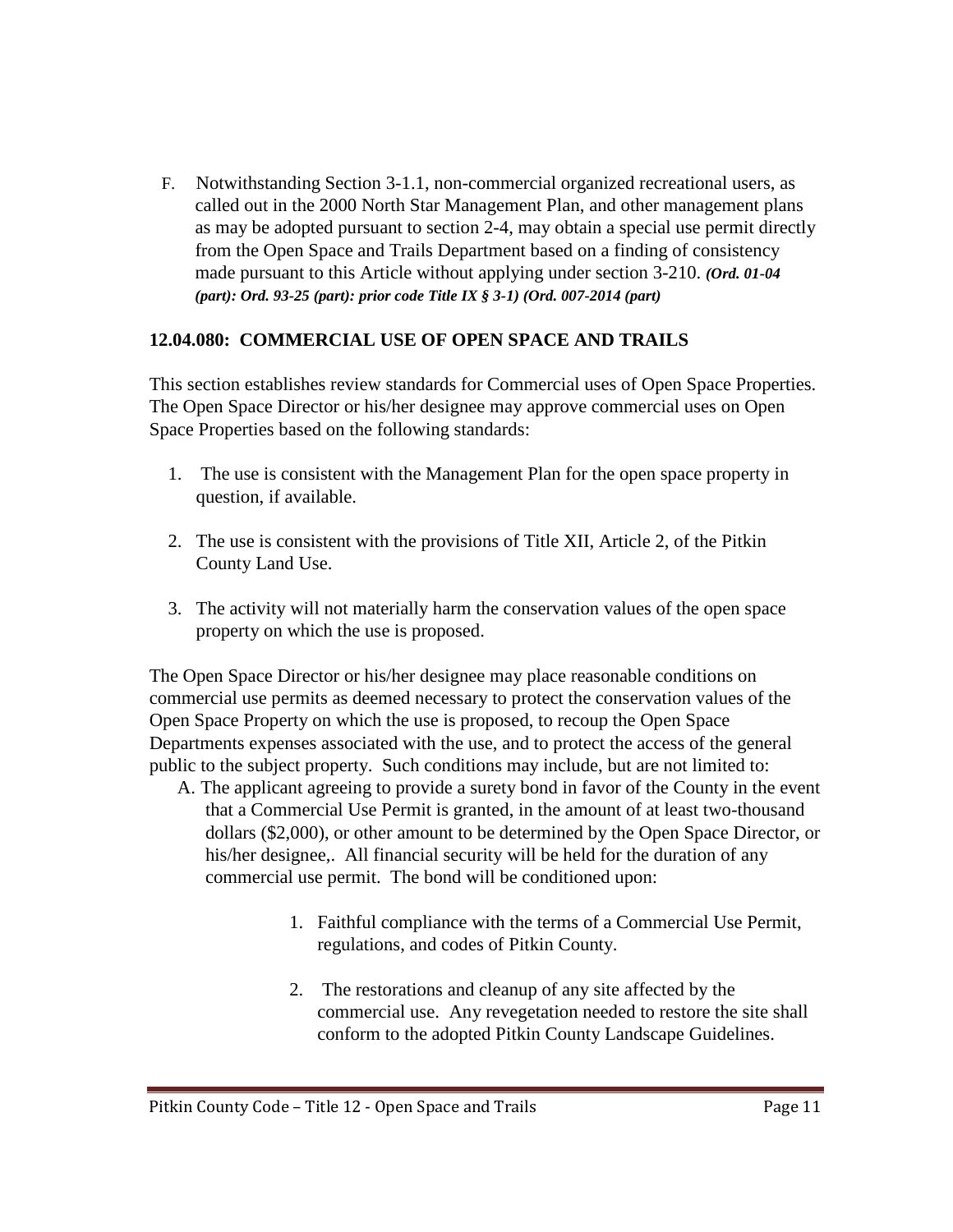3. The applicant(s)' agreement to pay a use impact fee, which is commensurate with the additional maintenance costs associated with the proposed use. *(Section 12-075-Added: Ord. 007-14 04-23-140) (Ord. 007-2014 (part)*

#### <span id="page-11-0"></span>**12.04.090: EASEMENTS AND AGREEMENTS**

The terms and conditions of Conservation or Trail Easements or other approved agreements between the County and private property owners are incorporated into these regulations by reference. To the extent of any conflict between these regulations and the terms of conservation easements or trail easements, the terms of such easements will control. Those terms and conditions shall be enforced under the provisions of this regulation as if they were set forth herein. *(Ord. 01-4 (part): Ord. 93-25 (part): Ord: 30-05 (repealed and re-enacted): prior code Title IX Art. 4)*

## <span id="page-11-1"></span>**12.04.100: AMENDMENT OF RULES AND REGULATIONS**

These rules and regulations may be amended from time to time by the Pitkin County Board of County Commissioners in consultation with the Open Space and Trails Board. These rules shall apply to existing Open Space and Trails Properties and to such trails and open space properties as may be acquired by the Pitkin County Open Space and Trails Program from time to time or designated by the County as being subject to these rules**.** *(Ord. 01-4 (part): Ord. 93-25 (part): Ord. 30-05 (repealed and re-enacted) prior code Title IX Art. 5)*

#### <span id="page-11-2"></span>**12.04.110: VIOLATIONS, ENFORCEMENT AND PENALTIES**

**A.** Unlawful Activity. It shall be unlawful to engage in any activity that is in violation of the Article 2 or Article 3 of this code.

**Penalty.** Violation of this code is a class 2 petty offense, punishable by a fine of \$100.00 for the first offense, \$500.00 for the second offense, and \$1000.00 for the third and subsequent offenses except as provided below:

#### **Dog-related assessments:**

First Offense: \$100.00 Second Offense: \$250.00 Third Offense: \$500.00 Subsequent Offenses: \$1,000.00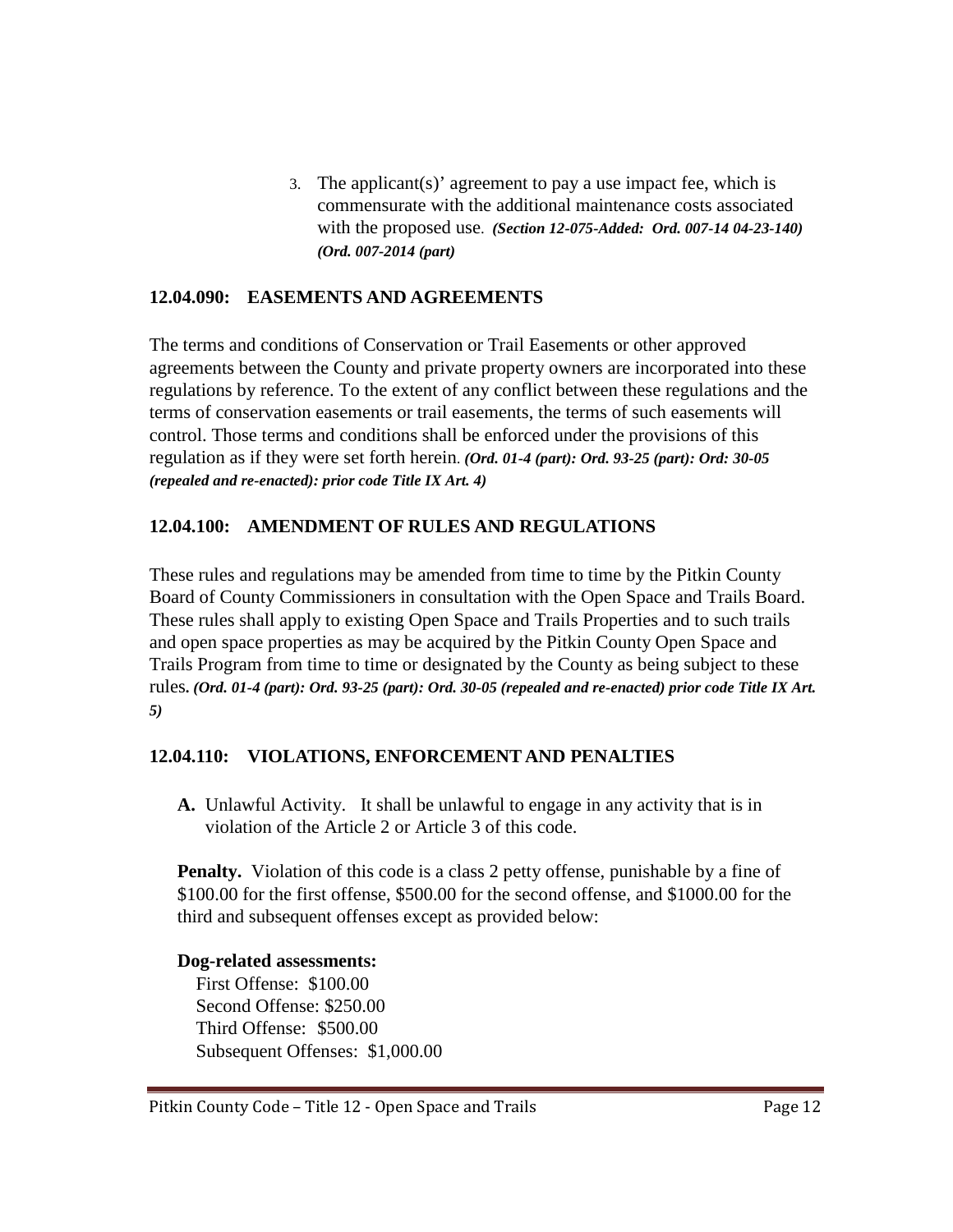#### **Firearms, interference, littering, and fire-related assessments:**

First Offense: \$250.00 Second Offense: \$500.00 Subsequent Offenses: \$1,000.00

#### **Parking assessments for violation of subsection (A) of 12.04.030, Rule 2 and 4:** First Offense: \$50.00 Subsequent Offense: \$100.00

#### **Parking assessments for violation of subsection (A) of 12.04.030, Rule 3:**

First Offense: \$250.00 Second Offense: \$500.00 Subsequent Offenses: \$1,000.00

#### **Assessments for violation of any provision of a special use permit, commercial use permit, or right of way permit, issued by any Pitkin County department for use of any Open Space and Trails property, or the failure to obtain such permits when required:**

First and Subsequent Offense: Up to \$1,000.00

#### **Hunting and resource damage-related assessments:**

First and Subsequent offenses: Up to \$1,000.00

**B. Criminal Enforcement** The Director of Pitkin County Open Space and Trails, Open Space and Trails Land Steward, Open Space and Trails Ranger, the Pitkin County Wildlife Biologist, Pitkin County Zoning Officer, the Pitkin County Community Development Director, Pitkin County Engineer, or any law enforcement officer may follow the penalty assessment procedure provided in Section 16-2-201, C.R.S. for any violation of this code, or may enforce the provisions of this code by filing and service of summons and complaint in accordance with county court procedures. In the event the penalty assessment procedure is followed, the penalty shall be the as set forth in 3B, and such assessment shall also include a surcharge required by C.R.S. Section 30-15- 402(2). A person who violates this code three (3) or more times in the space of one (1) year shall be subject to imprisonment for no more than ninety days per offense pursuant to C.R.S. 30-35-201 C.R.S. and Article 12 of the Pitkin County Home Rule Charter. Each day a violation of this code continues shall constitute a separate offense.